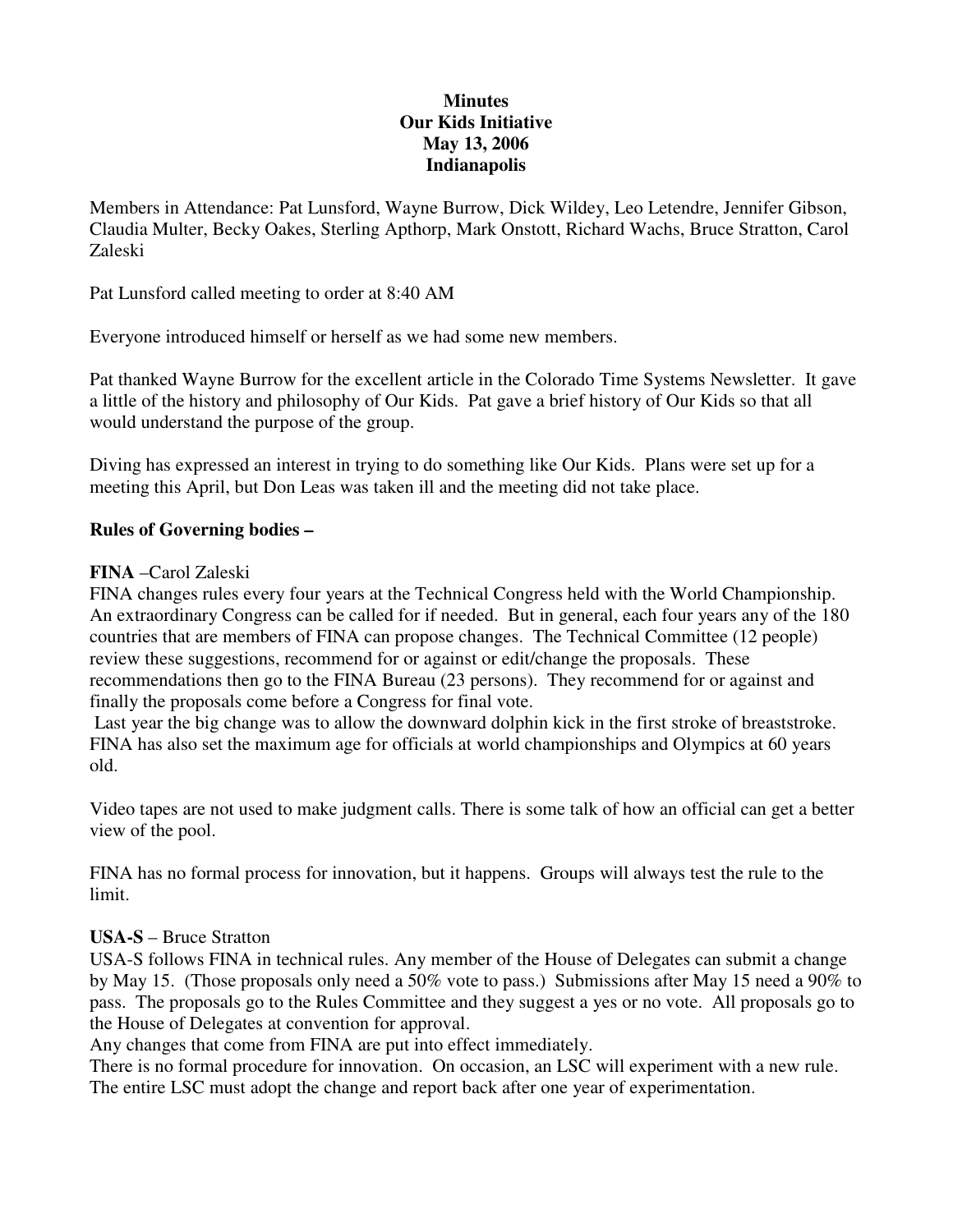#### **NFHS** – Becky Oakes

In the past few years, there have been more changes on meet administration than technical rules. NFHS did adopt the downward dolphin kick this year. There is always a lot of talk about jewelry. The process is that the NFHS writes rules and a state can adopt all the rules or use in part or ignore the rules.

Rule proposals can come from anyone in an association. The proposals go the sate association and they are forwarded to NFHS. They are compiled into a questionnaire and sent out to target groups. Coaches and officials can respond to the questionnaire on their own f they so desire. The rule proposals are discussed and voted on at the rules meeting. This information goes to the Board. The Board looks at the rules (particularly anything that would affect risk management). The Board has final approval.

Experimentation can be done in the NFHS system. A state association may write a proposal to try a new rule for a year. They provide an evaluation at the end of the year. Many rules have been adopted because of this method.

#### **YMCA** – Claudia Multer

The YMCA does not have its own rulebook. The YMCA has used NCAA rules for years. Even 30 years ago, coaches asked why the YMCA did not adopt the USA-S rules as they pertained to age group. At the time, there was a good deal of resistance to the change. Over the years, the question has come up repeatedly. YMCA athletes swim by NCAA rules at YMCA meets and USA-S rules at USA-S meets. If YMCA adopts USA-S, technical rules the athletes will only have one set of rules until they swim high school. In the fall of 2005, the YMCA Swimming and Diving Advisory Committee voted to adopt USA-S Technical rules effective September 1, 2006. Most YMCA's have welcomed the change. The YMCA is working with USA-S on the implementation. At the present time, the YMCA plans to continue their online testing for officials. YMCA officials will be YMCA officials and USA-S officials will be USA-S officials. There will be a short crossover course for USA-S officials to become YMCA officials if they so desire.

#### **NCAA –** Wayne Burrow

Every coach receives a survey. They can make a proposal for a new rule. The proposals go to CSCA. They are discussed at the NCAA meeting in July. The Swimming and Diving committee has the final vote.

NCAA has worked hard to make their rules in the water the same as other governing bodies. Wayne explained that they would probably stay with the announcer announcing and verbal starting commands. Just a note – the make up of NCAA championships has a large foreign factor. The percentage of females is about 25% and the percent of males is 30%.

#### **Master Calendar** - Richard Wachs

Richard had a master calendar for 2005-2006. Our goal is to put together a master calendar for 2006- 2007. Representatives are asked to submit dates to Richard by October 15.

Some dates are the respective dates each year.

Wayne said dates for Division I women are the third Thursday – Saturday in March every year. Men swim the following weekend.